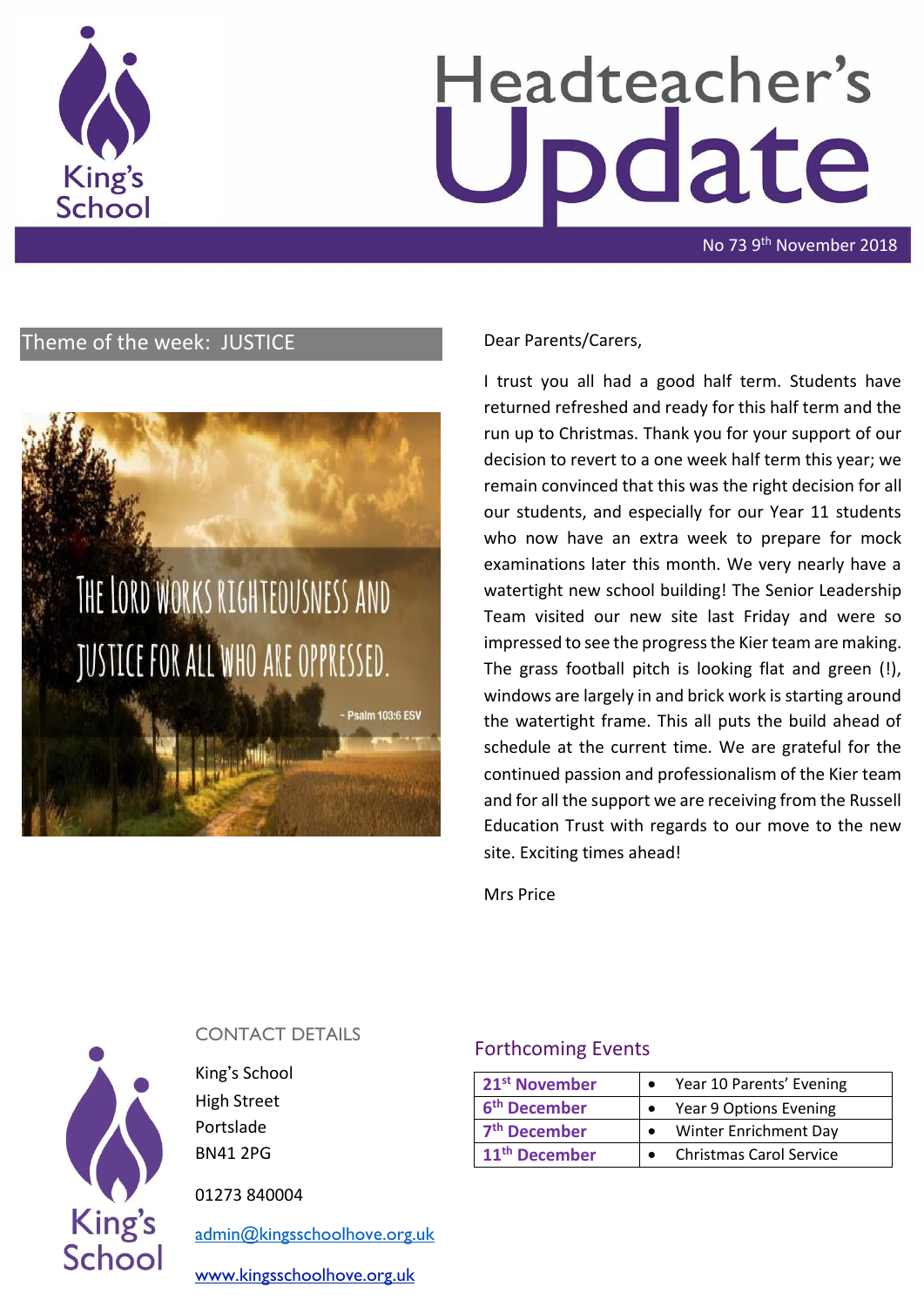# Screenagers- Social Media Event

St Peter's Church in Brighton is running a cinema event on 19<sup>th</sup> November to give families the opportunity to watch the film 'Screenagers'. This is an award-winning film that probes into the vulnerable corners of family life and depicts messy struggles over social media, video games and screen usage. The film offers solutions on how we can help our older children navigate the digital world. Although hosted in a church, there is no spiritual content in the film. Further information on the film can be found here:

#### <https://www.screenagersmovie.com/>

After the screening at St Peter's Church, there will be a chance to talk in groups about the content of the movie and hot dogs and cinema snacks will be served. You can sign up for the screening here:

#### [https://stpetersbrighton.churchsuite.co.uk/events/wfq](https://stpetersbrighton.churchsuite.co.uk/events/wfq0sp8z) [0sp8z](https://stpetersbrighton.churchsuite.co.uk/events/wfq0sp8z)

#### Permanent Site Update

Please enjoy the photographs of our new site (and the stunning views from the top two floors) which can be found at the end of the newsletter.

These were taken last Friday when the Senior Leadership Team visited the site. We will continue to keep parents updated on progress as the Kier team work towards the completion date in early August 2019.

#### Reports and Parents' Evening Dates

Please note the following future dates:

- **Friday 16th November**: Year 7 & 10 Interim reports issued
- **Wed 21st November**: Year 10 Parents Evening
- **Thursday 6th December**: Year 9 Options Evening

Information on booking for parents' evenings, and reports and evening dates for other year groups will be provided in due course.

# Staff Profile- Mrs Fleury-Beecham

I am excited to have joined King's this year as a History Teacher. I am originally from Canada and have been living in the UK for the last 14 years. I am a mum to two children and enjoy spending time with friends and family. I qualified as a History teacher over 9 years ago and have worked in a range of schools, most recently at a school in Crawley for the past 6 years teaching Years 7 -13.

It is a real privilege to be joining the community here at King's, and also to support the Christian values and ethos of the school. I look forward to meeting you soon.



#### Year 11 Mock Exams

The Year 11 Mock Exam seasons starts on the 19th of November and then runs for 2 weeks.

We are so pleased to see how so many of our students are rising to the challenge of these exams; GCSEPod has never been busier! We know it can be a stressful time for both students and parents so we pray at this time you'll experience some calmness in the middle of the storm. It is always a challenging time as well for the rest of the school as we take over the drama studio and most of the offices to deliver the exams in our small school.

We appreciate as always the support we receive from Portslade Baptist church who open their doors to us which is massively helpful and we also appreciate how well our Year 7-10 students work with us to make the process as smooth as possible for our Year 11 students.

# Careers Day- 7<sup>th</sup> December

On December 7th our Year 9 students will be spending their Enrichment day focusing on Careers. Careers Education is very important to us as a School and we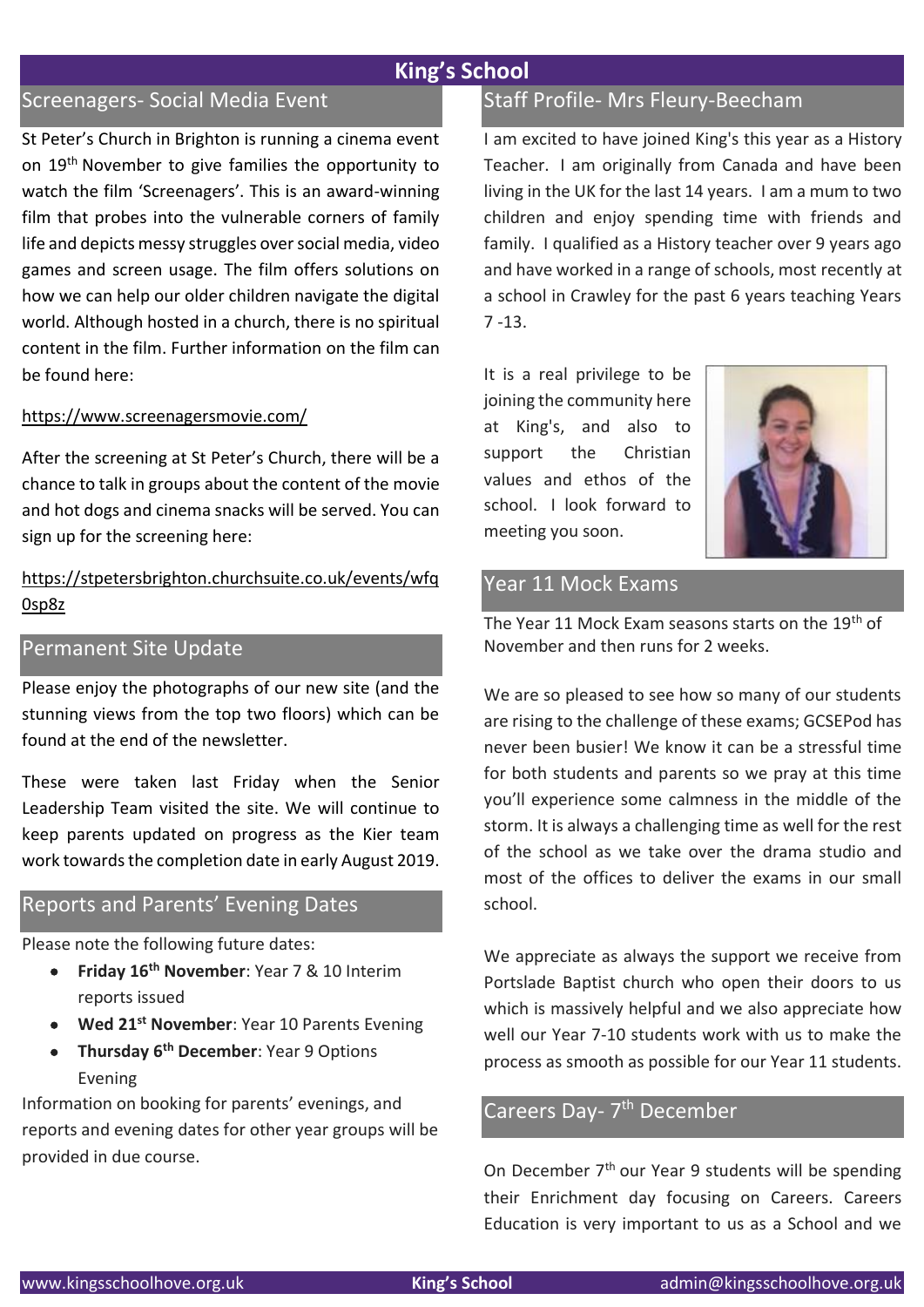want to ensure that our pupils are both aware of the variety of careers available to them and also the variety of routes into these careers.

Last year our students really appreciated those parents who offered to come in and talk to Year 9 about their Careers and so we'd like to offer this opportunity again. I'd really love volunteers from a variety of careers and background so if you think you can spare some time to do this (or know someone who could) then get in touch with me. I'd be looking for short presentations so nothing too long and you'd of course be supported by King's Staff when presenting and by me in the preparation. If you can spare a few hours (or more) then do please get in touch with me through the office here. Together we can help make sure our young people are fully equipped for life after education.

*Mr Cooke, Deputy Headteacher*

Student of the week

#### **Year 7**

Millie Rolf is students of the week for **Year 7.** We have had lots of positive feedback about her work ethic and progress across a number of her subjects this week.



Jack is student of the week for **Year 8** as he was praised this week for showing school values in his actions towards others and teachers, as well as receiving praise for his academic effort from teachers in Geography, RE and Art.

Sophie has been chosen as SOTW for **Year 9** for consistently demonstrating school values. Her hardwork and consistency always impress her teachers. Sophie's help as a buddy is exceptional and I am proud to have her in my Year group.





Rosalia is **Year 10** SOTW for all her hard work around school and recent exams from last term.



Both Eliza and Zac have been chosen for **Year 11** student of the week for a very mature approach



to a personalised mock exam system for them.

#### Parent Prayer

On Friday last week the Senior Leadership Team went to visit our new site in Hangleton. It was really exciting to see the progress that has been made. Thank God that the work is ahead of schedule and please pray for the continued progress of the building works, especially as the weather turns more wintry. Pray for our relationship with local community, that we would be able to bless and serve them, especially West Blatchington Primary School who are on the same site.

Mock exams are approaching for Year 11. Please be praying for them as they prepare to sit these exams. Thank God for the provision of the space in Portslade Baptist Church and our Invigilator team. Pray especially for those students who feel very nervous about the exams: for a sense of peace and purposefulness.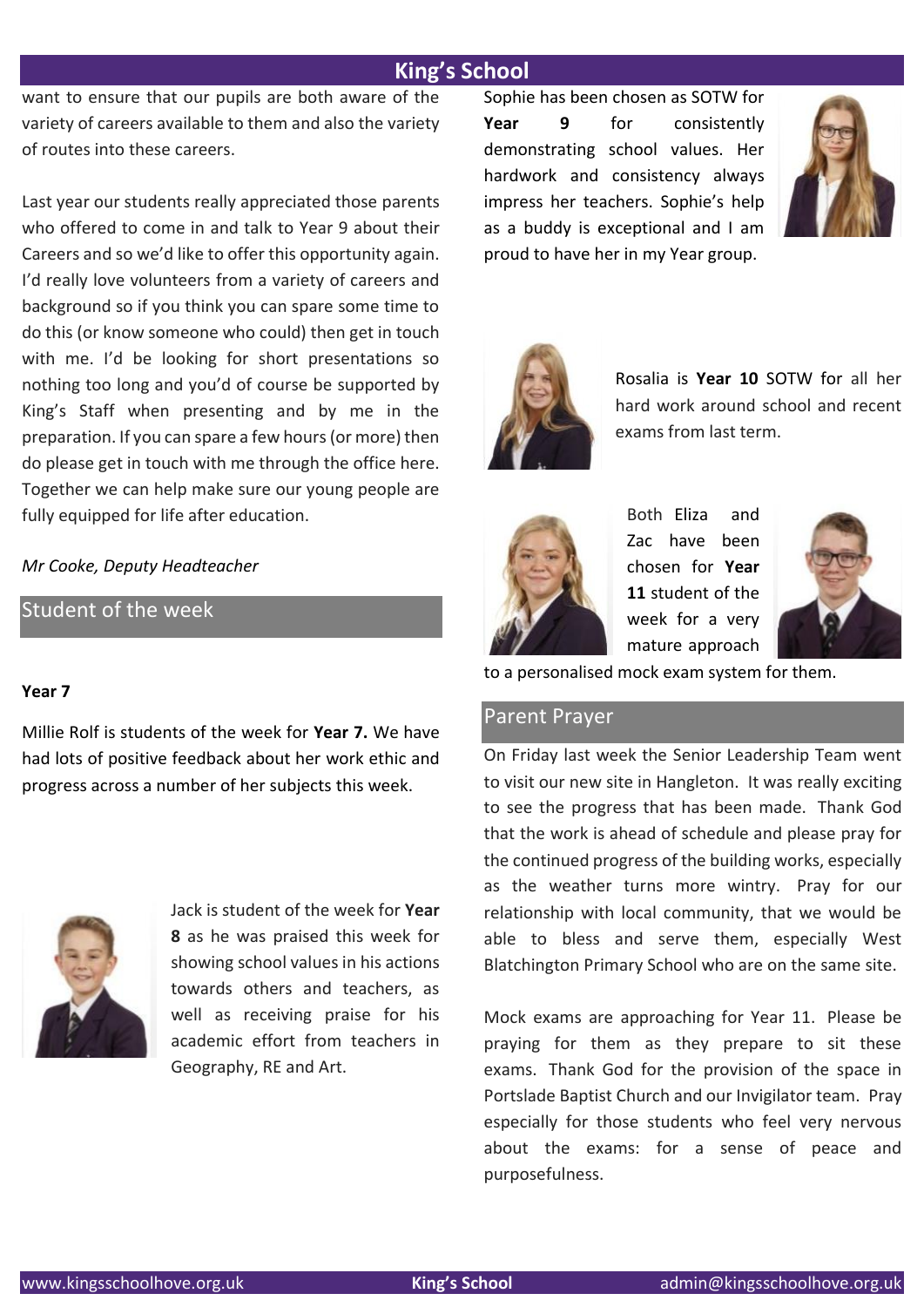As the colder and wetter weather sets in, please pray for the health and well-being of our students and staff. Be praying for energy and strength as the days get darker and for safety in travelling to and from school.

#### Christmas Events

This year may be the final year that the **Beach Hut Advent Calendar** is running. King's will be opening a beach hut on **Tuesday 4th December**. Please come and support our students and staff; we would love to see you there.

Beyond Church, who have run the Advent calendar since its inception, are short of beach huts to open this year. If you or someone you know has access to a beach hut and would be happy for us to use it on the 4<sup>th</sup> December, please contact Mrs Vincent via the school office.

Our Christmas **Carol Service** will be taking place at Bishop Hannington Church on **Tuesday 11thDecember.** Mrs Brennan is busy teaching all of our Year 7 classes a traditional carol, which they will perform during the service. We hope that many pupils and parents will be able to join us as we celebrate Christmas with a selection of Christmas readings and music.

Off the Fence will once again be running a **Prayer Space** in school, during the last week of term. This is an amazing opportunity for students to have some quiet space for reflection in the busy run up to Christmas. Off the Fence would really like some parent volunteers to help them whilst the space is open during the day. No experience required, but a willingness to give an hour or two between **Tuesday 11thDecember and Thursday 13th** December would be much appreciated. Again, if you would be able to support the school by offering to be in the prayer space for a couple of hours, please contact Mrs Vincent via the school office.

Mrs Talbot will also be running her annual **Christmas Club** as an extracurricular activity. More information will be provided next week.

## Duke of Edinburgh- Volunteers Needed

As you may know, King's runs the Duke of Edinburgh programme internally to keep costs down for students and their families.

We offer the Bronze Programme in Year 9 and the Silver Programme in Year 10 and the scheme is headed up by Ms Wood. We are looking for parent volunteers to train as verifiers and assessors to enable the programme to continue to run smoothly.

Potential verifiers would need to complete a day's training at the DofE Headquarters in Windsor (the school would fund this). You would then work from home verifying the evidence that students submit online to complete the skills, physical and volunteering sections of their awards. You can work flexibly to suit your existing commitments and do as much or as little as you are able to.

Potential assessors need to complete day's training either in Windsor or more locally (locations vary with dates and the school would fund this). You would then join expeditions (these run in September, March and during the summer months) to assess the students' work and ensure they are completing expeditions in line with expectations.

You would not need to camp overnight with students and would not need to commit to attending all expeditions – the larger the pool of trained volunteers we have the more flexibility there is for all. If you are interested in training to take up either of these roles please contact Ms Wood via [admin@kingsschoolhove.org.uk](mailto:admin@kingsschoolhove.org.uk)

|  | Clubs- Week Commencing 12 <sup>th</sup> November |  |  |
|--|--------------------------------------------------|--|--|
|  | Please note these changes to usual clubs         |  |  |

**Monday - Year 7 & 8 table tennis**. There is a tournament soon, so the club is open to anyone who would like to represent the school in that competition.

**Thursday - Year 7 & 8 Rugby.** There are a couple of matches coming up in November so we are having a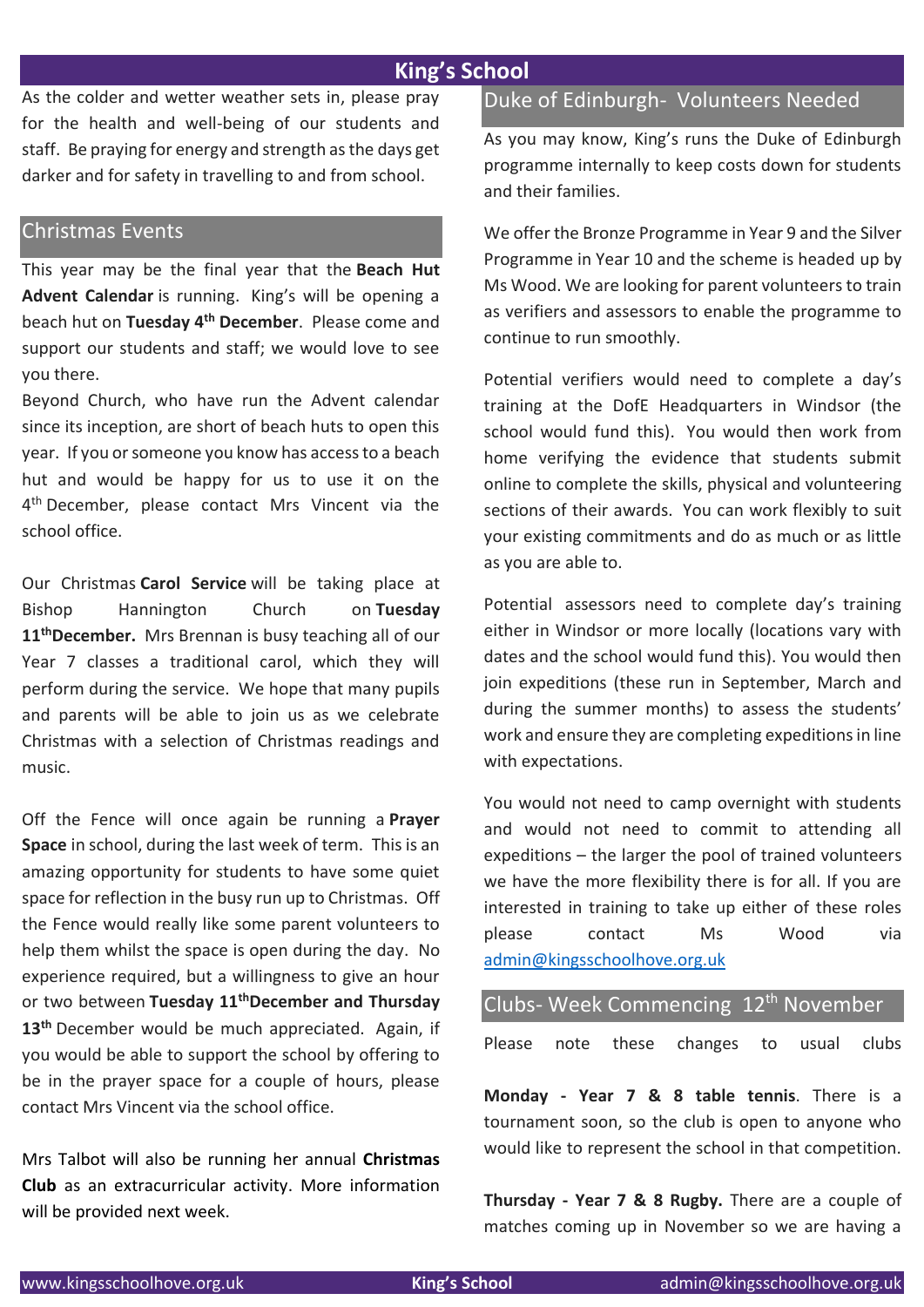training session in advance for those matches. Anyone interested is welcome.

# Sports Reports

#### **U13 Boys Football**

Our U13 boys' football team lost a tight encounter against a strong Hove Park side this week. Hove Park made a strong start down the slope and King's were 3-0 inside 15 minutes. However, as the half went on King's grew in confidence and made some good passing moves between Luca, Niam, Karl, Solomon and Emmanuel. The second half was a different story and King's came out firing. A great through ball to Sam made it 3-1, then another attack soon after found Sam in space again and made no mistake to slot the ball past the keeper. At 3-2 the game went from end to end and eventually Hove Park scored a good move to make it 4-2. However, King's fought back and some good interplay between Fin and Charlie, set up Emmanuel to score a screamer of a goal from 20 yards out! King's kept pushing for the last 5 minutes but to no avail, but kept fighting until the end. The team can be proud of how well they played against a strong team.



**Year 8 Indoor Athletics: 07.11.18**

Ten of our Year 8 students took part in the annual indoor athletics tournament, held at Longhill. Students took place in a range of adapted track and field events including standing long jump/triple jump, vertical jump, speed bounce, shot put and different distance sprints.

Our girls team worked incredibly hard and showed such team spirit. Stand out performances came from Ella Kaps who won her 6 lap race and our 4x2 lap relay race - which was run in the quickest time. The girls came 5th out of the 6 schools were there, narrowly missing out on 4th place.

The boys completely dominated the tournament, pushing for the best possible times on every race. Highlights came from Sam N'Cho who won his 3 races, the boys 4x2lap relay and Brandon Law who won his shot putt. At the end of an exhausting afternoon, the boys found out the news that they had finished in First place! It was great to see the boys collect their medals. They will now go through to the next stage, held at Tanbridge House. They will be representing Brighton & Hove. Well done to all 10 students involved at this fantastic fixture.

#### New Site- Photographs

View from Art room